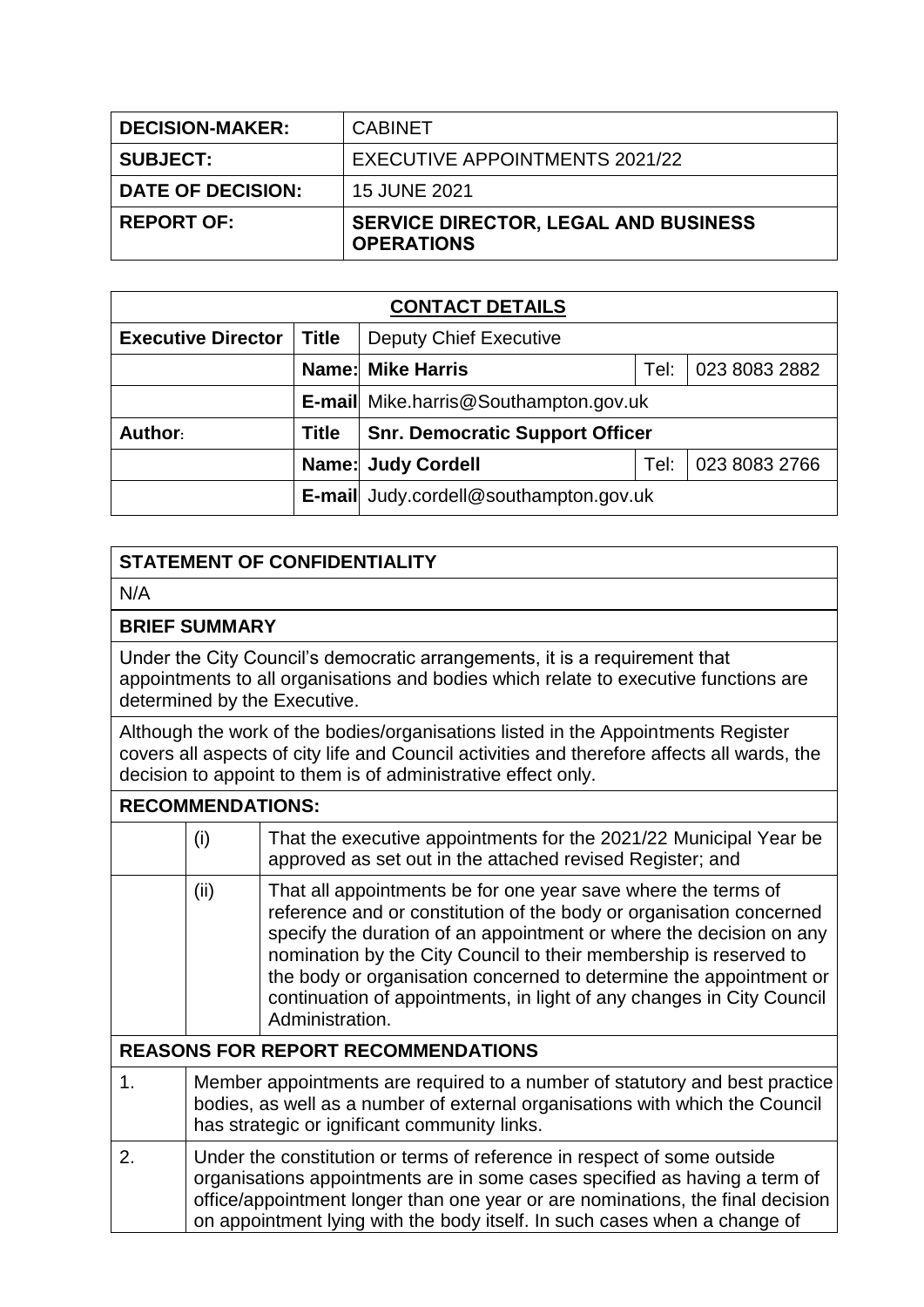|                                                       | Administration occurs and the appointment term has not expired and is of<br>significance to the incoming administration that member/appointee should be<br>encouraged to step down in favour of a new appointee from the incoming      |  |  |  |
|-------------------------------------------------------|----------------------------------------------------------------------------------------------------------------------------------------------------------------------------------------------------------------------------------------|--|--|--|
|                                                       | administration but noting that the final decision in some cases lies with the<br>organisation or outside body concerned.                                                                                                               |  |  |  |
|                                                       | ALTERNATIVE OPTIONS CONSIDERED AND REJECTED                                                                                                                                                                                            |  |  |  |
| 3.                                                    | No other options are presented, it is a matter for the Cabinet to determine<br>whether it wishes to approve the revised appointments and be represented on<br>all the bodies set out in the attached revised Register of Appointments. |  |  |  |
|                                                       | <b>DETAIL (Including consultation carried out)</b>                                                                                                                                                                                     |  |  |  |
| 4.                                                    | The executive appointments set out in the appendix to this report have been<br>the subject of consultation and agreement with all political groups represented<br>on the City Council.                                                 |  |  |  |
| 5.                                                    | After Annual Council, numerous appointments to a variety of statutory, best<br>practice and external organisations and bodies which require City Council<br>Member representation need to be made by the Cabinet.                      |  |  |  |
| 6.                                                    | The following appointments were made at the Annual Council on 15 May,<br>2019:-                                                                                                                                                        |  |  |  |
|                                                       | South East Employers;                                                                                                                                                                                                                  |  |  |  |
|                                                       | Local Democracy Network for Councillors;                                                                                                                                                                                               |  |  |  |
|                                                       | Hampshire Fire and Rescue Authority;                                                                                                                                                                                                   |  |  |  |
|                                                       | Partnership for Urban South Hampshire - Overview and Scrutiny<br>Committee; and                                                                                                                                                        |  |  |  |
|                                                       | Hampshire Police and Crime Panel                                                                                                                                                                                                       |  |  |  |
| 7.                                                    | Appointments are categorised into groups developed by the Service Director,<br>Legal and Business Operations as follows:-                                                                                                              |  |  |  |
|                                                       | <b>Statutory Partnership;</b><br>a)                                                                                                                                                                                                    |  |  |  |
|                                                       | Non-Statutory Partnership;<br>b)                                                                                                                                                                                                       |  |  |  |
|                                                       | Informal Groups;<br>C)                                                                                                                                                                                                                 |  |  |  |
|                                                       | Appointments and/or Financial Commitments to Outside Bodies;<br>d)                                                                                                                                                                     |  |  |  |
|                                                       | <b>Commercial Partnerships;</b><br>e)                                                                                                                                                                                                  |  |  |  |
|                                                       | Commercial or Contractual Agreements; and<br>f)                                                                                                                                                                                        |  |  |  |
|                                                       | Legally Defined Arrangements.<br>g)                                                                                                                                                                                                    |  |  |  |
|                                                       | <b>RESOURCE IMPLICATIONS</b>                                                                                                                                                                                                           |  |  |  |
|                                                       | <b>Capital/Revenue</b>                                                                                                                                                                                                                 |  |  |  |
| 8.                                                    | The cost of travel and subsistence costs for Members meeting the<br>commitment of serving as a representative on an executive appointment are<br>met from existing budgets.                                                            |  |  |  |
| <b>Property/Other</b>                                 |                                                                                                                                                                                                                                        |  |  |  |
| 9.                                                    | None.                                                                                                                                                                                                                                  |  |  |  |
| <b>LEGAL IMPLICATIONS</b>                             |                                                                                                                                                                                                                                        |  |  |  |
| Statutory power to undertake proposals in the report: |                                                                                                                                                                                                                                        |  |  |  |